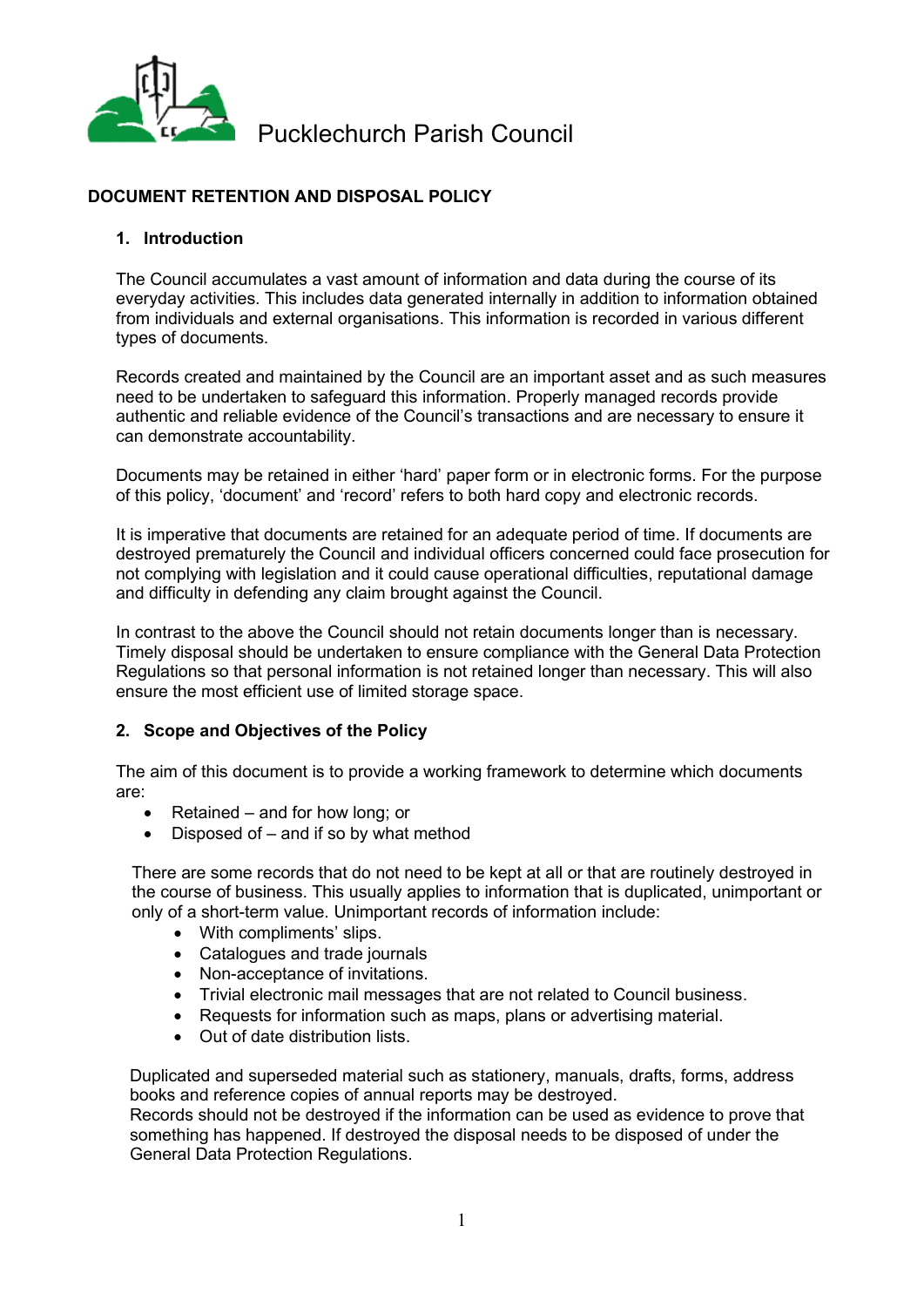

# **3 Roles and Responsibilities for Document Retention and Disposal**

Councils are responsible for determining whether to retain or dispose of documents and should undertake a review of documentation at least on an annual basis to ensure that any unnecessary documentation being held is disposed of under the General Data Protection Regulations.

Councils should ensure that all employees are aware of the retention/disposal schedule.

### **4. Document Retention Protocol**

Councils should have in place an adequate system for documenting the activities of their service. This system should take into account the legislative and regulatory environments to which they work.

Records of each activity should be complete and accurate enough to allow employees and their successors to undertake appropriate actions in the context of their responsibilities to:

- Facilitate an audit or examination of the business by anyone so authorised.
- Protect the legal and other rights of the Council, its clients and any other persons affected by its actions.
- Verify individual consent to record, manage and record disposal of their personal data.
- Provide authenticity of the records so that the evidence derived from them is shown to be credible and authoritative.

To facilitate this the following principles should be adopted:

- Records created and maintained should be arranged in a record-keeping system that will enable quick and easy retrieval of information under the General Data Protection **Regulations**
- Documents that are no longer required for operational purposes but need retaining should be placed at the records office.

The retention schedules in Appendix A: List of Documents for Retention or Disposal provide guidance on the recommended minimum retention periods for specific classes of documents and records. These schedules have been compiled from recommended best practice from the Public Records Office, the Records Management Society of Great Britain and in accordance with relevant legislation.

Whenever there is a possibility of litigation, the records and information that are likely to be affected should not be amended or disposed of until the threat of litigation has been removed.

### **5. Document Disposal Protocol**

Documents should only be disposed of if reviewed in accordance with the following:

- Is retention required to fulfil statutory or other regulatory requirements?
- Is retention required to meet the operational needs of the service?
- Is retention required to evidence events in the case of dispute?
- Is retention required because the document or record is of historic interest or intrinsic value?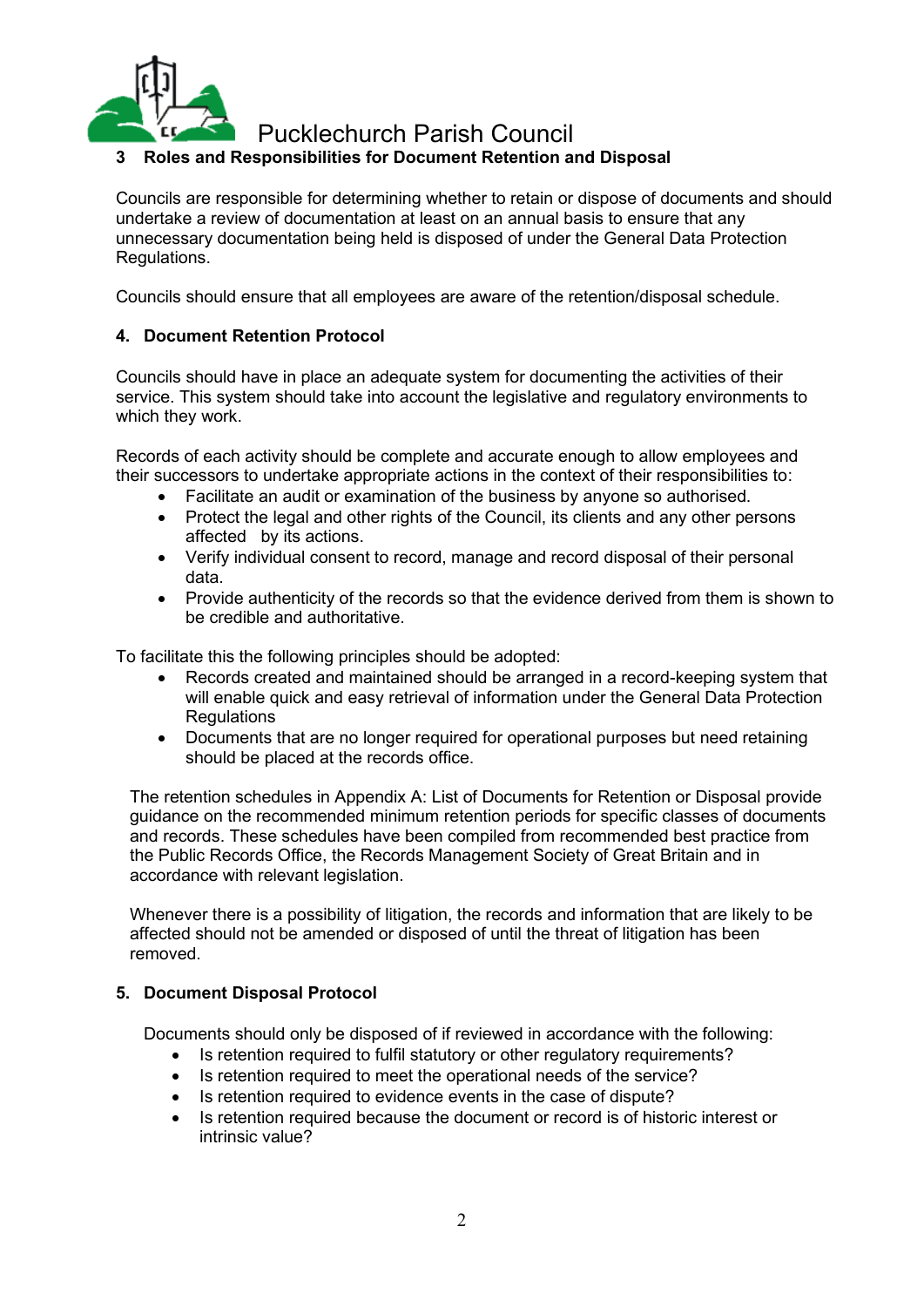

When documents are scheduled for disposal the method of disposal should be appropriate to the nature and sensitivity of the documents concerned. A record of the disposal will be kept to comply with the General Data Protection Regulations.

Documents can be disposed of by any of the following methods:

- Non-confidential records: place in waste paper bin for disposal.
- Confidential records or records giving personal information: shred documents.
- Deletion of computer records.
- Transmission of records to an external body such as the County Records Office.

The following principles should be followed when disposing of records:

- All records containing personal or confidential information should be destroyed at the end of the retention period. Failure to do so could lead to the Council being prosecuted under the General Data Protection Regulations. the Freedom of Information Act or cause reputational damage.
- Where computer records are deleted steps should be taken to ensure that data is 'virtually impossible to retrieve' as advised by the Information Commissioner.
- Where documents are of historical interest it may be appropriate that they are transmitted to the County Records office.
- Back-up copies of documents should also be destroyed (including electronic or photographed documents unless specific provisions exist for their disposal).

Records should be maintained of appropriate disposals. These records should contain the following information:

- The name of the document destroyed.
- The date the document was destroved.
- The method of disposal.

# **6 Data Protection Act 1998 – Obligation to Dispose of Certain Data**

The Data Protection Act 1998 ('Fifth Principle') requires that personal information must not be retained longer than is necessary for the purpose for which it was originally obtained. Section 1 of the Data Protection Act defines personal information as:

- Data that relates to a living individual who can be identified:
	- a) from the data, or
	- b) from those data and other information which is in the possession of, or is likely to come into the possession of the data controller.
	- c) It includes any expression of opinion about the individual and any indication of the intentions of the Council or other person in respect of the individual.

The Data Protection Act provides an exemption for information about identifiable living individuals that is held for research, statistical or historical purposes to be held indefinitely provided that the specific requirements are met.

Councils are responsible for ensuring that they comply with the principles of the under the General Data Protection Regulations namely:

- Personal data is processed fairly and lawfully and, in particular, shall not be processed unless specific conditions are met.
- Personal data shall only be obtained for specific purposes and processed in a compatible manner.
- Personal data shall be adequate, relevant, but not excessive.
- Personal data shall be accurate and up to date.
- Personal data shall not be kept for longer than is necessary.